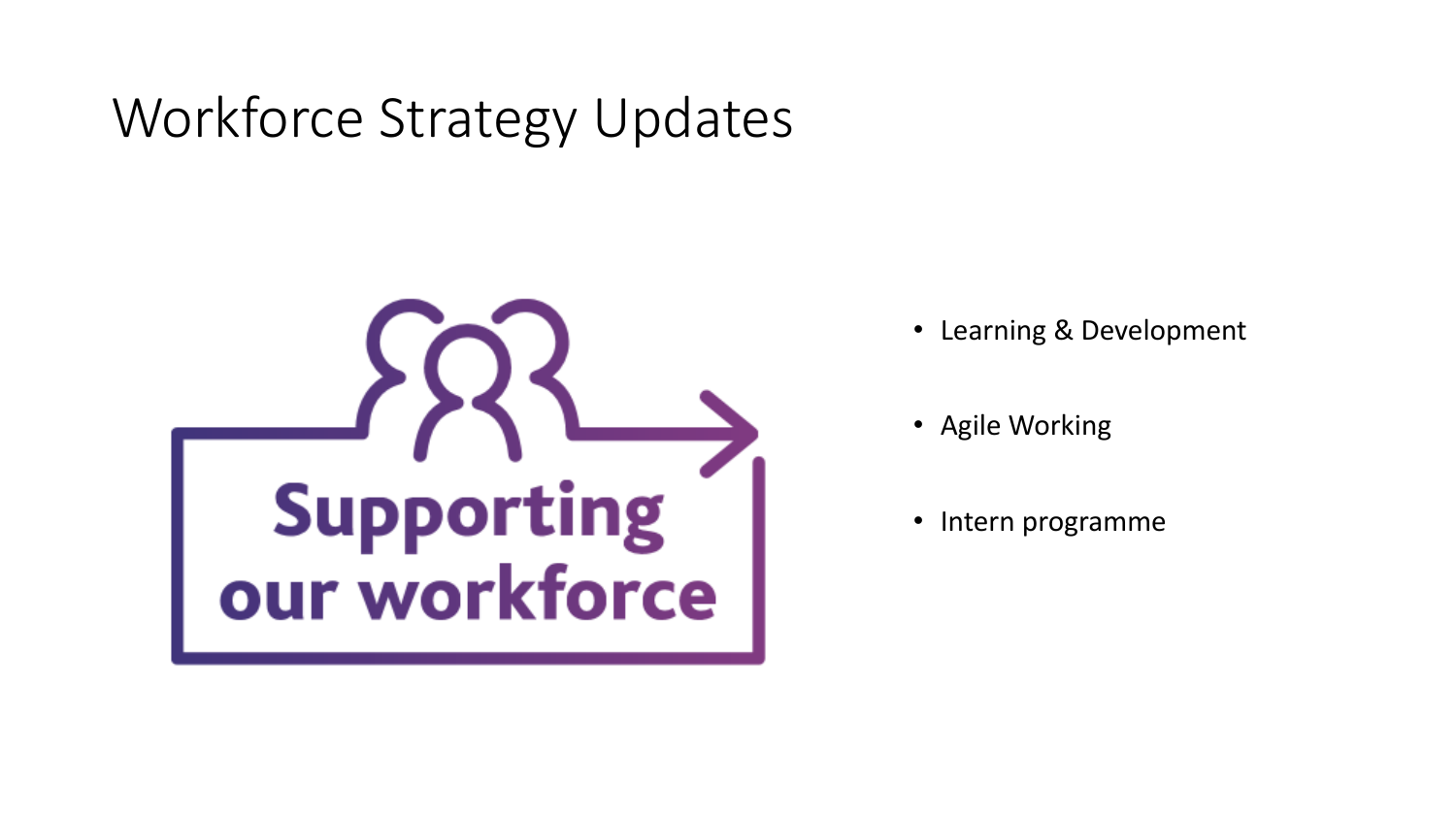## Workforce Strategy - Interns



- *What I have loved the most about the internship is that all members of staff make you feel part on the team and the Council as a whole. I would thoroughly recommend the internship as I have had the most wonderful experience.*
- *The projects that I have worked on have not just interested me but also positively challenged me. I have had the opportunity to work on some extremely exciting projects, which I have loved every moment of*
- *It was good to work with the other interns on the group intern project about climate change and deliver a project which will be operational throughout West Suffolk Council.*
- *Really enjoyed my time working with the team. Whenever I have needed help, someone has always been there to assist or have a Teams meeting with. Everyone has been incredibly friendly and easy to get on with and work alongside*
- *I have really enjoyed this internship and I would recommend it to anyone who asked. The team have a reputation for being very friendly and a good team to be an intern in and they definitely lived up to this reputation*
- *I have gained many skills from this internship from both my day-to-day work and the training sessions I have been involved in, which will be very helpful in my degree and my future career*